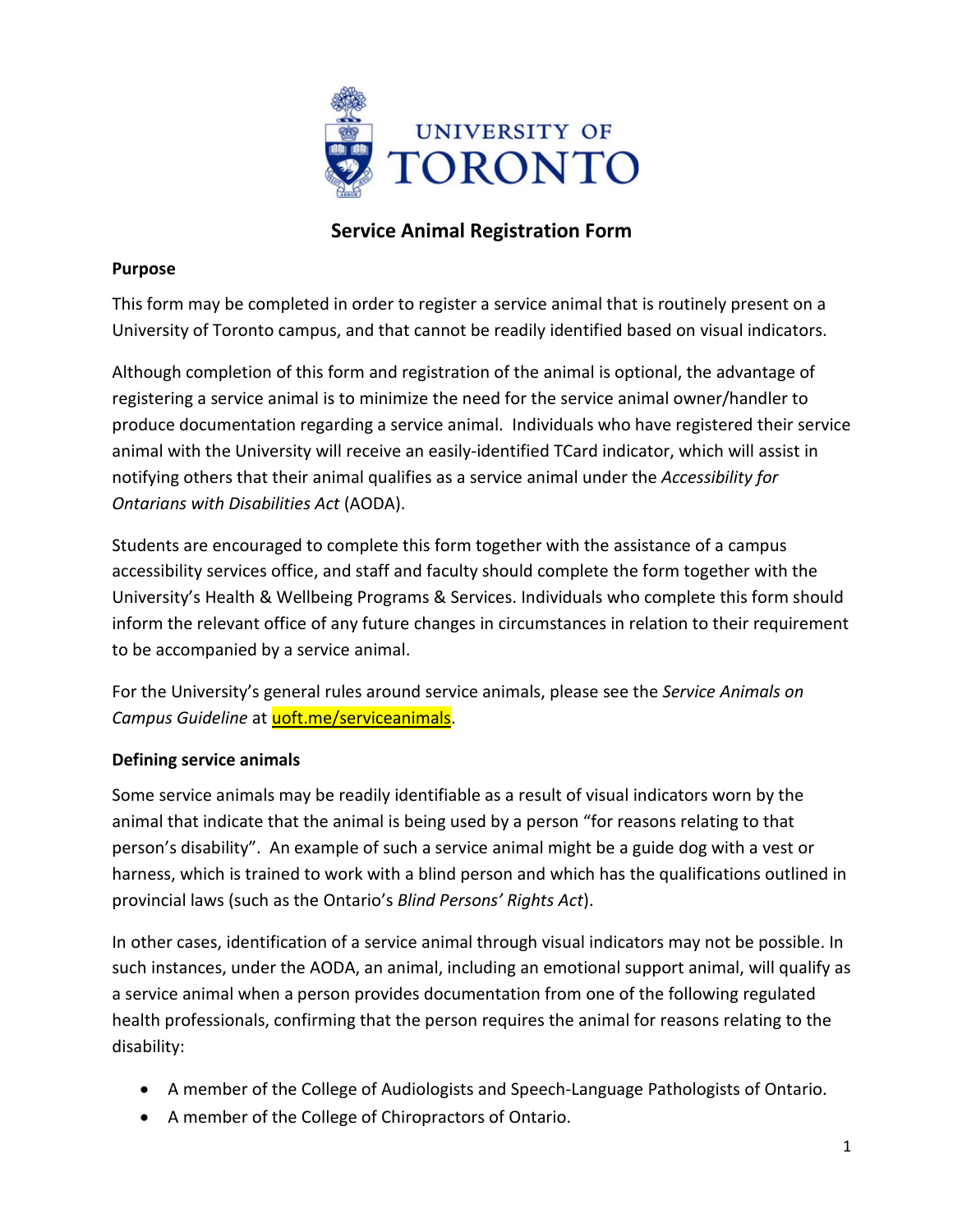- A member of the College of Nurses of Ontario.
- A member of the College of Occupational Therapists of Ontario.
- A member of the College of Optometrists of Ontario.
- A member of the College of Physicians and Surgeons of Ontario.
- A member of the College of Physiotherapists of Ontario.
- A member of the College of Psychologists of Ontario.
- A member of the College of Registered Psychotherapists and Registered Mental Health Therapists of Ontario.

## **Supporting documentation**

In order to facilitate a discussion about the presence of a service animal, supporting documentation from one of the above-listed Ontario regulated health professionals will be required for registration. Such documentation should include the following information:

- Name of health professional, name of their regulated health profession body in Ontario, and registration number with that body;
- Name of the individual being accompanied by the animal;
- Written confirmation that the named individual requires a service animal for reasons relating to a disability; and
- Species of the service animal required (eg. dog).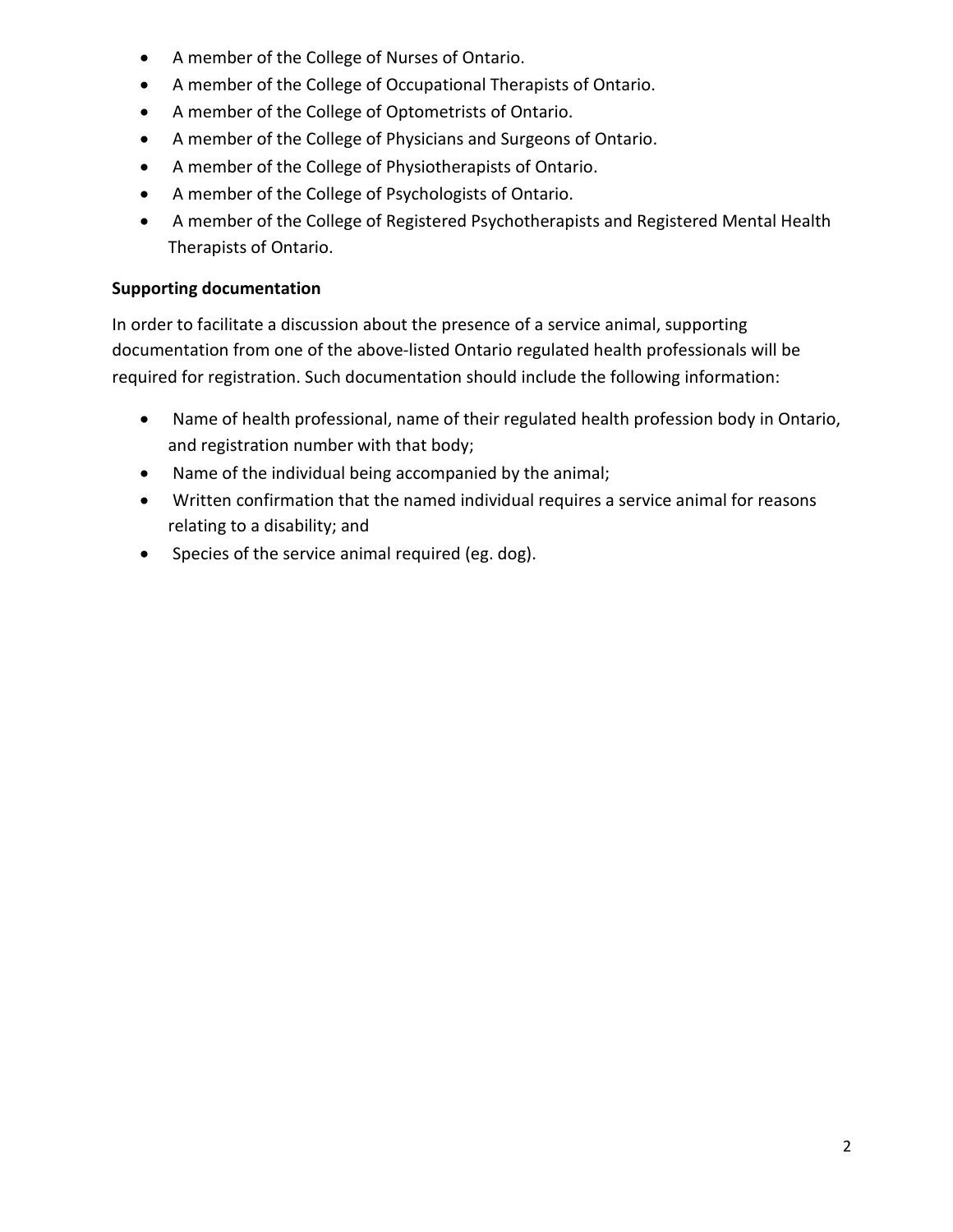## **REGISTRATION INFORMATION**

| <b>Service Animal being registered:</b>                                          |  |  |
|----------------------------------------------------------------------------------|--|--|
|                                                                                  |  |  |
|                                                                                  |  |  |
|                                                                                  |  |  |
| <b>Service Animal Owner/Handler Contact information:</b>                         |  |  |
|                                                                                  |  |  |
|                                                                                  |  |  |
| Address of owner's/handler's University Office or University Residence:          |  |  |
|                                                                                  |  |  |
|                                                                                  |  |  |
| Owner's Home Phone: ________________ Work: _______________ Cell: _______________ |  |  |
|                                                                                  |  |  |
|                                                                                  |  |  |
|                                                                                  |  |  |

#### **Animal Health status:**

[The Ontario Veterinary Medical Association recommends the administering of two sets of core](https://www.ovma.org/pet-owners/basic-pet-care/pet-health-101/) vaccines, one for dogs and one for cats. This includes the rabies immunization, a legal requirement under the *Health Protection and Promotion Act*.

Animal has all veterinary recommended vaccinations based upon provided documentation:

| Yes: |  |
|------|--|
| No:  |  |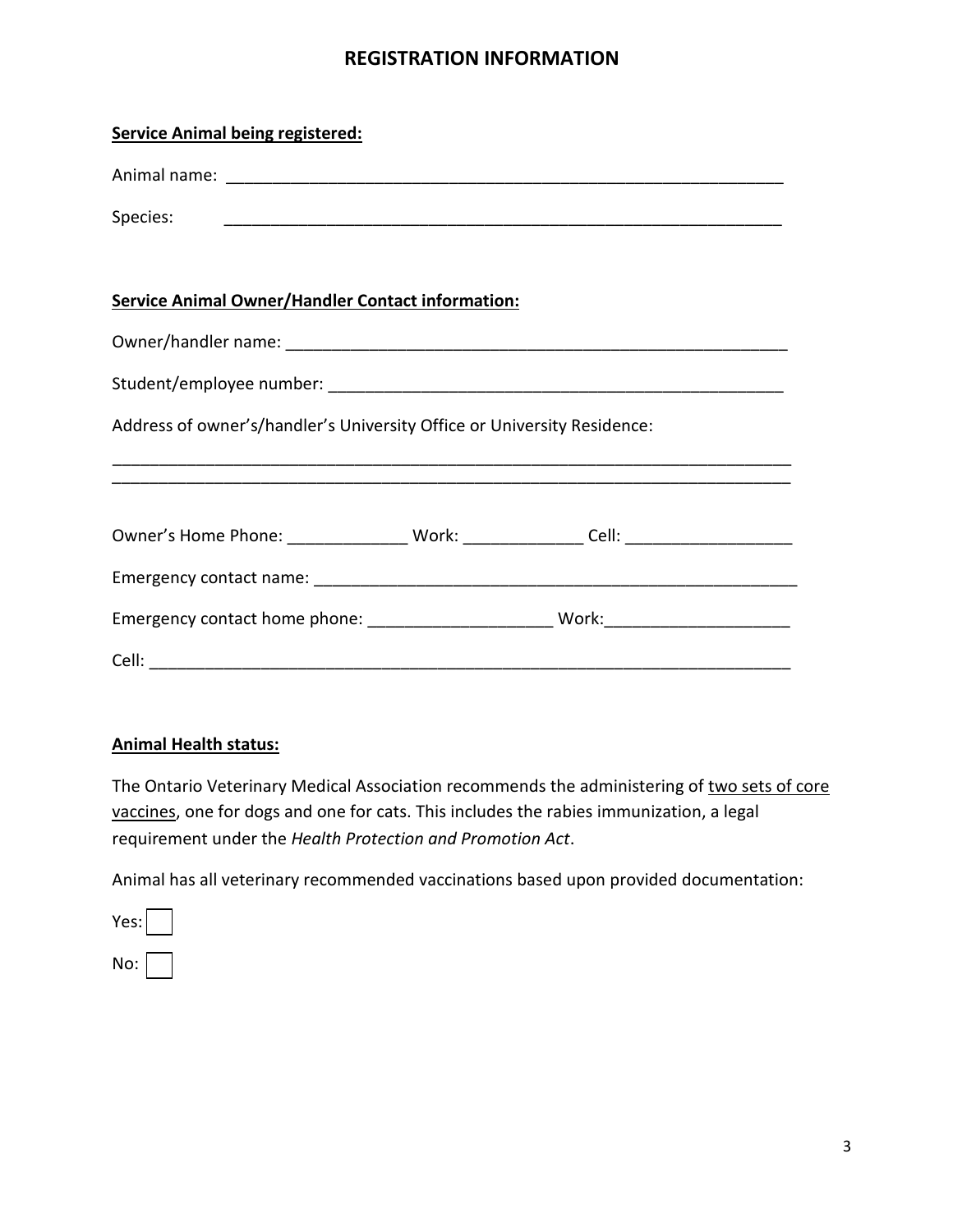#### **Student Residence, Labs and Placements**

| Will you be accompanied by your service animal in any of the following environments? |  |  |
|--------------------------------------------------------------------------------------|--|--|
| University of Toronto Student Residence: Yes   No                                    |  |  |
| <b>Student Residence Name and address:</b>                                           |  |  |
| Campus:                                                                              |  |  |

**Note**: a follow-up conversation will take place with you and University residence staff to discuss location-specific reasonable standards for a well-behaved pet regarding behaviour, noise, odour and waste, and unreasonable disruptions. This conversation will aim to ensure a seamless integration of you and your service animal into residence life.

Will you be in areas that may pose health or safety risks for your animal throughout the academic year (such as a laboratory or medical clinic)?

| Yes |  |
|-----|--|
| No  |  |

Course Coordinator(s) or Supervisor(s) name & email for activity conducted in lab or clinic:

\_\_\_\_\_\_\_\_\_\_\_\_\_\_\_\_\_\_\_\_\_\_\_\_\_\_\_\_\_\_\_\_\_\_\_\_\_\_\_\_\_\_\_\_\_\_\_\_\_\_\_\_\_\_\_\_\_\_\_\_\_\_\_\_\_\_\_\_\_\_\_\_\_\_ \_\_\_\_\_\_\_\_\_\_\_\_\_\_\_\_\_\_\_\_\_\_\_\_\_\_\_\_\_\_\_\_\_\_\_\_\_\_\_\_\_\_\_\_\_\_\_\_\_\_\_\_\_\_\_\_\_\_\_\_\_\_\_\_\_\_\_\_\_\_\_\_\_\_

Will you be engaged in any off-campus course-related placements arranged by the University?

\_\_\_\_\_\_\_\_\_\_\_\_\_ Yes

No \_\_\_\_\_\_<u>\_\_\_\_\_\_</u>\_\_\_\_\_\_

Placement Coordinator name & email:

**Note**: Registration of the service animal with the University does not preclude the requirement for additional conversations with the placement provider regarding the presence of the service animal.

\_\_\_\_\_\_\_\_\_\_\_\_\_\_\_\_\_\_\_\_\_\_\_\_\_\_\_\_\_\_\_\_\_\_\_\_\_\_\_\_\_\_\_\_\_\_\_\_\_\_\_\_\_\_\_\_\_\_\_\_\_\_\_\_\_\_\_\_\_\_\_\_\_\_\_\_\_